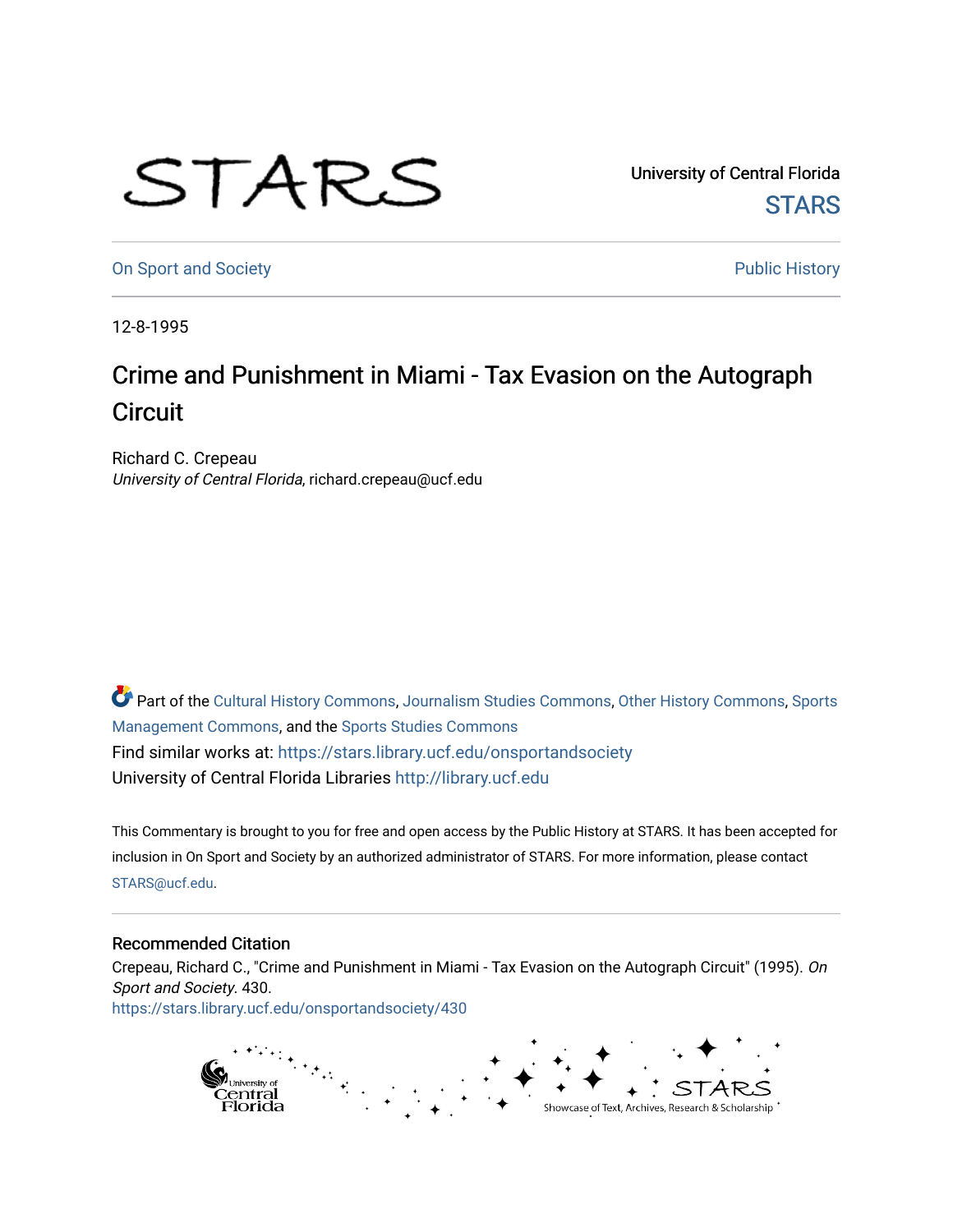## SPORT AND SOCIETY FOR H-ARETE December 8, 1995

Crime and Punishment is one of the great novels of Russian Literature, it is a subject currently in the news in Florida, and it is the theme that unites three stories out of sportsworld this week.

Last Friday the NCAA delivered its punishment for the crimes committed by the University of Miami over the past several years. There will be a one-year bowl ban which Miami will take this year, and a reduction of 24 scholarships over the next two years, or about half what is allowed. Although most of the crimes were in the football program there were violations in women's golf, men's tennis and baseball.

The most serious charges involved football including Pell Grant fraud involving 85 athletes between 1989 and '91. The fraud was traced to an assistant in the academic coordinator's office, who went undetected the entire time. For this high quality supervision the academic coordinator has been promoted to the position of assistant provost of the university. Miami officials and the NCAA are apparently in disagreement over whether of not the academic coordinator knew what the assistant was doing.

Dennis Erickson, Miami's former football coach, was cited for failing to report three of his players who had failed drug tests, and who were therefore not suspended from the team. This allowed an All-American Defensive lineman to play in the Orange Bowl contrary to school policy. Erickson was cited for ignorance rather than willful violation.

And finally all the money and perks being given out by Luther Campbell, leader of the rap group "Two Live Crew," was excused by the NCAA because Campbell was not a representative of the athletics department nor the university, neither a booster nor an alum.

One of the most serious violations seems to be that a women's booster group has donated \$200 in pencils, pens, and notepads to the academic center for nearly a decade now, and what is even worse, these dangerous materials fell into the hands of student athletes. Presumably had Luther Campbell passed these out it would not have been an NCAA violation.

So Miami gets off fairly easy for its transgressions and this will not sit well at the University of Alabama. One major difference is being overlooked, and that is that the University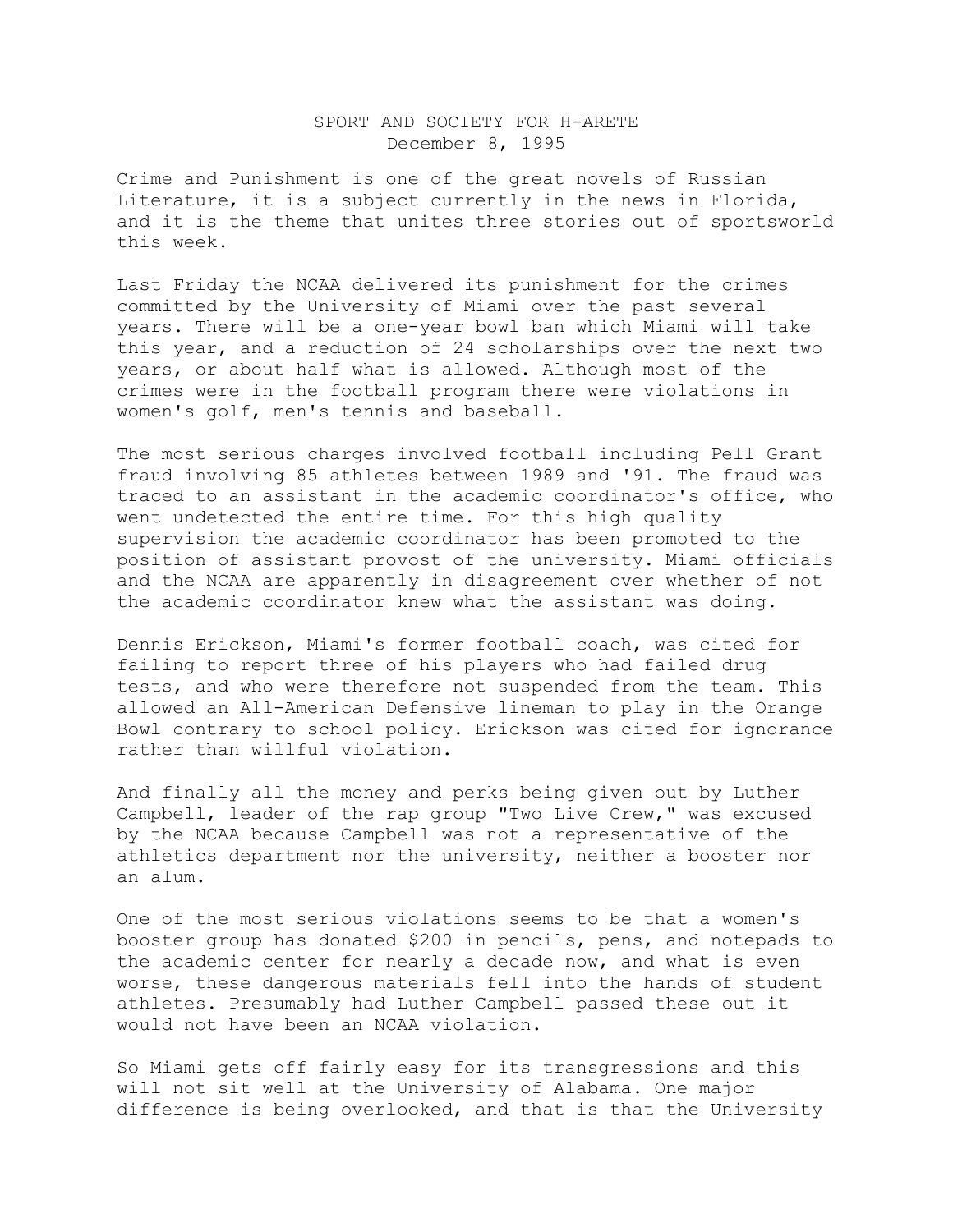of Miami was cooperative in the investigation, while the Crimson Tide stonewalled the NCAA.

At nearly the same time that this punishment was being meted out, Duke Snider was being sentenced to two years probation and fined \$5000 for tax evasion. Snider, the Baseball Hall of Fame centerfielder from the Brooklyn Dodgers, had failed to report income of some \$100,000 from memorabilia and autograph shows. In addition to his sentence Snider has agreed to pay \$30,000 in back taxes and \$27,000 in interest and penalties. Maximum sentence would have been six months in jail and \$250,000 in fines.

Snider is not the first nor the last of the star athletes who faced charges in connection with the autograph and memorabilia shows. Pete Rose and Darryl Strawberry have already been convicted, and Willie McCovey is awaiting sentencing following a guilty plea in connection with some of the same shows that profited Snider. Many others are under current investigation. Hundreds of thousands of dollars are available out there to current and former star athletes who are willing to go signing for dollars. And it is very hard indeed to find athletes who are unwilling.

This market has become an extremely important part of the income of those athletes who played in the days before mega-buck contracts. Many are making more money in a few weeks signing autographs than they made in entire seasons, or even careers, as players. And much of the payout is in cash. The temptation to leave cash payments off your tax return is well known to anyone who has ever been paid in cash for anything. Like so many millions of others across the nation these athletes succumbed, and now they are being punished.

All of this further points out the corruption of sport that has come from the autograph and memorabilia shows, where the once cherished autograph of a hero has become one more cash commodity in a world in which heros are nearly as rare as Cap Anson's autograph or Ty Cobb's jersey.

Those arbiters of crime and punishment in the NBA have approved a new contract with the league, and the lockout of the referees has ended. Over the past few weeks the chorus of cries against the officiating has become deafening. It is true that there have been cases when the scabs have lost control of the game. It is also true they failed to achieve the studied incompetence of the regular NBA officials. I, for one, am yet to be convinced that